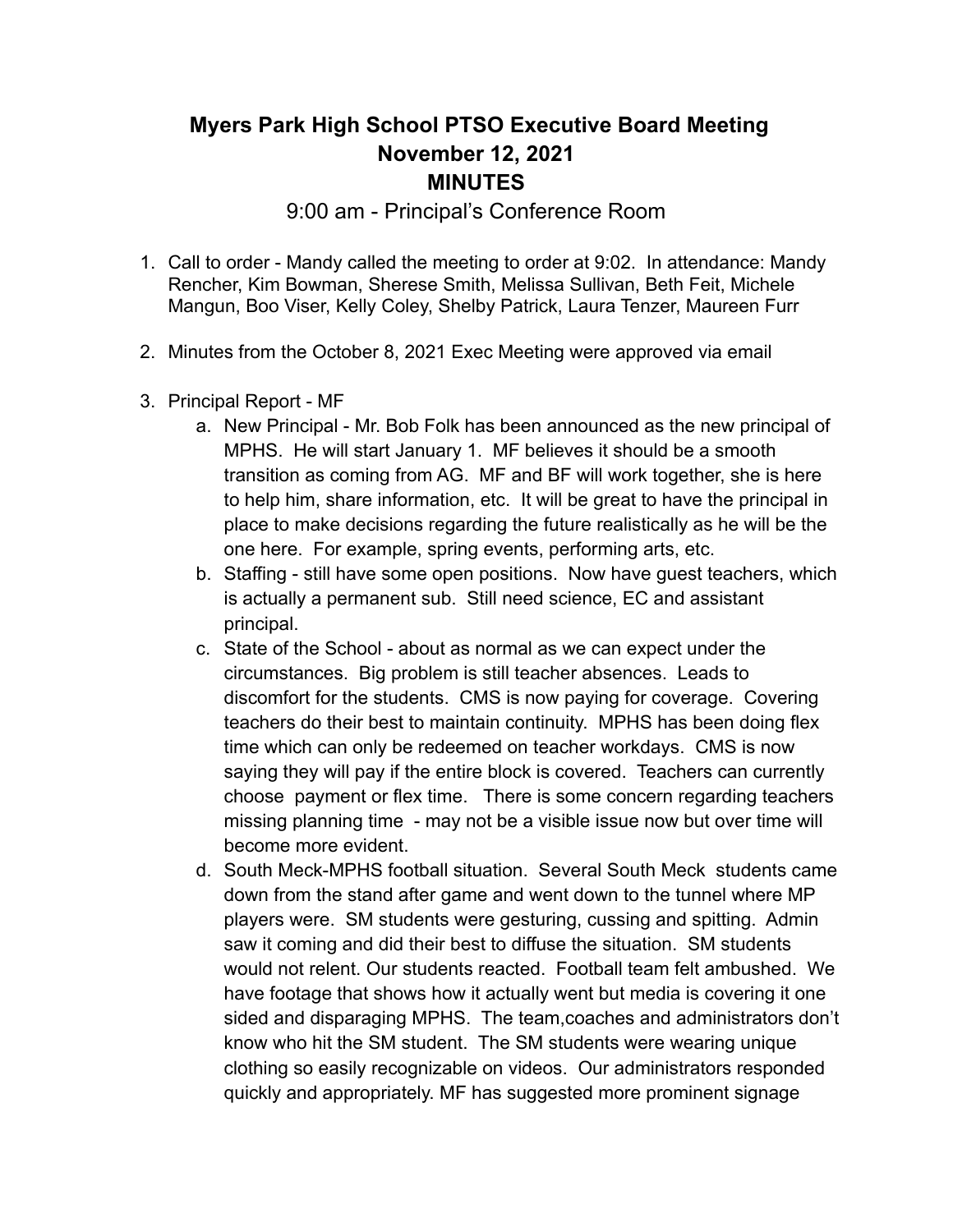relating to mandatory exits for visitors. Gates, lighting and camera improvements have been requested on the field and near the tunnel. An additional safety measure could be players staying on the field with coaches after games until fans have left rather than the long walk to the locker room. There are paid off duty police officers at the games. Also campus security is at our games. South Meck did have administrators at the game. The administrators for both schools need to be at the games to monitor the spectators.

- 4. Treasurer Report (Beth)
	- a. Cash Balance and Income/Expenses -\$196,000
	- b. Tax Return Update COMPLETE
	- c. Communication/Website : Need to increase budget for Communications/Website to pay for Zoom and webinar costs.
		- i. To date (through 11/19) will have spent \$282. Monthly Zoom fee is \$15. Webinar fee is \$79. Assuming we continue the monthly \$15 fee and use Webinar 2 more times (PTSO portion - Not IB).
		- ii. Question as to whether purchasing the monthly \$15 zoom is necessary to also purchase the Webinar account. Is there a need to keep a monthly Zoom account?
		- iii. Total Communication/Website budget is \$1,200 for this year and past years. In the past costs have been approximately \$988 excluding Zoom.
		- iv. Zoom costs end up being:
			- 1. Monthly  $$15/m$ onth x 12 months =  $$180$
			- 2. Zoom Webinar (PTSO piece) \$79 x 5 times = \$395
			- 3. Total additional Zoom costs = \$575/year
		- v. Next year will need to add \$400 to budget
		- vi. Vote to move \$400 from Unallocated to Comm/Website. Approved.
	- d. Teacher Appreciation: Staff Christmas Party. Costs have gone up significantly for the event at Cantina. However, IB has generously offered to cover \$1,500 of costs. That would put the total event budget to \$4,000. We have spent \$2500 in past years.
	- e. Status of Helios? Emailed with Allyson, Debbie, Mr. Jeffus, & Mr. Holt and awaiting response. As of 11/10/21, Mr. Jeffus was looking into the past emails about this to give me a status update.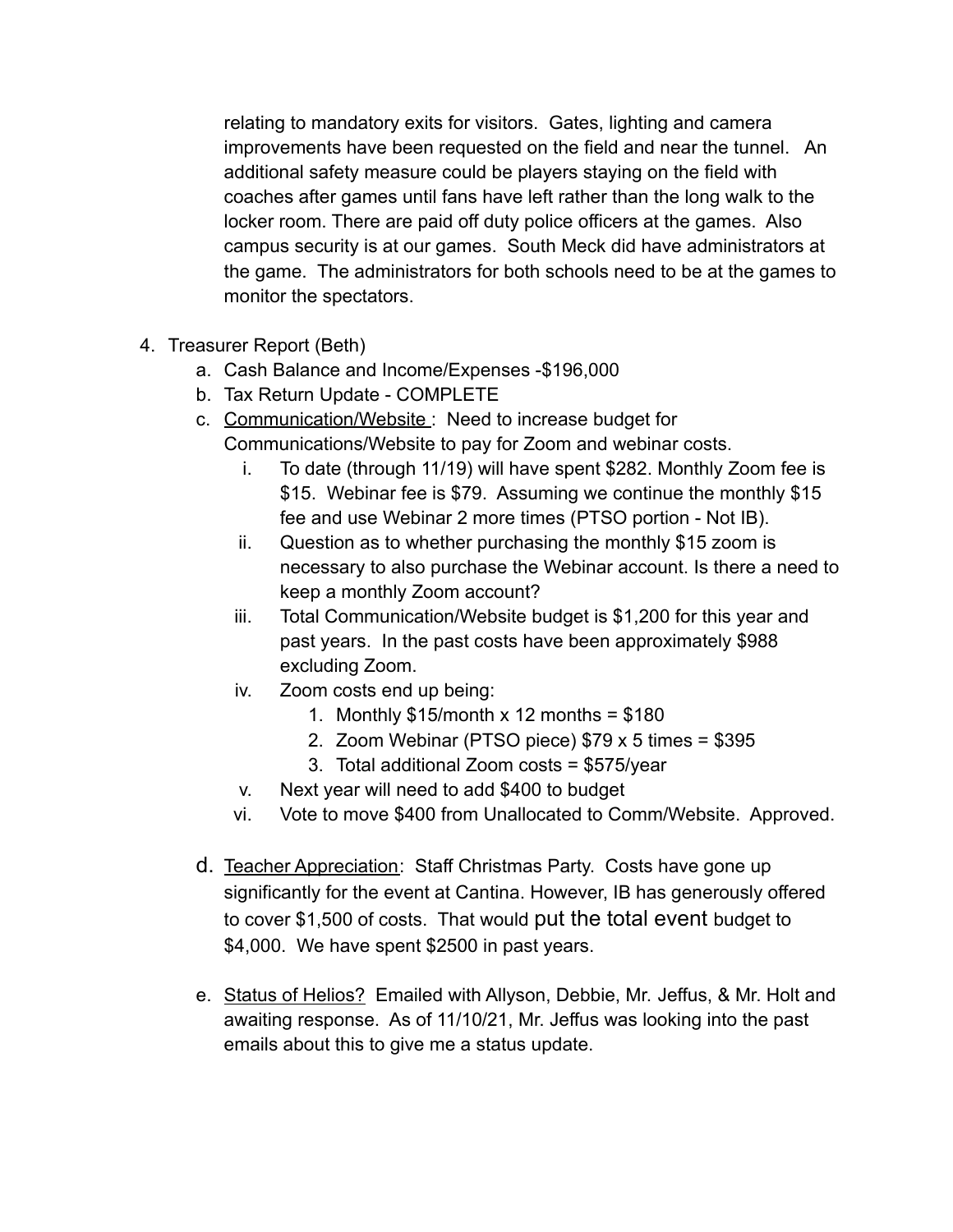- 5. Annual Fund Report (Sherese, Melissa, Michele) refer to spreadsheet. Currently at 84% of goal. Giving has slowed down significantly
- 6. Old Business/PTSO Updates:
	- a. 9th Grade Ice Cream Truck was very successful but did have issues with students showing up from other grades.
	- b. Staff Appreciation Event Hubee D's was brought in for October. Cheryl's Cookies on November 10 along with a nice note of thanks. December will be the party held at Cantina 1511
	- c. Directory password info shared in Mustang Express (mustangs2021).
	- d. Appreciation Gifts for APs and front office staff frozen lasagnas were given out in September. November gift was a gift card to Viva Chicken. Goal will be every other month. PTSO president's discretionary fund is used to cover the cost.
- 7. New Business:
	- a. Mental Health Committee- Kaela O'Donnell from Kindermourn and Tarik Sloussi from Southeast Psych presenting webinars; The committee is also awaiting the results from the Student Needs Assessment to make future plans.
	- a. Staff Appreciation Holiday Party Dec 17 at Cantina 1511, \$1500 contribution from IB Parent Council.
	- b. Prospective Families Virtual Information Session -Thursday, November 18, 8:30-9:45 AM. [Pre-Registration](https://r20.rs6.net/tn.jsp?f=001BsrTwNDUi1HyMPjKV_x-FFUiHK4GbGVkDV1hIAFgysbowpUUPMbqSLO-obUiNV8pY63Yrp0UjgDmbKrqezhtiunHXLSLerl_DOYQA2ip0U0FKGZ3x_KBHDDy2r8vTNfZ32WUoeF6ZiN1645LzqYmLr-VcKuYY6LvBDEpv95S3oKGb3qS4WWzLdrBa13WYKNiNDm-oXVhYLk=&c=r0_8ODmnJZS1AAvkghfIcwo4XcZRWapLh34SzjxAmLcev9IRDFLVkg==&ch=NkCvr4bYneXD7Z8xIDwLlcqDy3zbIozU-GteTKD6htxti-BD2Xchag==) is required and the event will be capped at 500 registrants. The session will be recorded for later viewing. No on-site tours yet. Hopefully in the spring. It is a CMS decision
	- c. Attendance Office Ms. Wright has received a promotion. She will be missed as she did a great job! Hopefully the systems are in place and we can move forward seamlessly. What are current consequences for tardiness and absences?
	- d. Social Media PTSO insta has gained lots of followers. Would like committees to send in photos and interact with posts.
	- e. Zoom/Webinar Coordinator- working on a replacement
	- f. Memorial Plaques Katharine Bolt is handling. Plaques are in process.
- 8. Update from other groups:
	- a. SIT MR No update. Committee will meet again in January when Mr. Folk is in place.